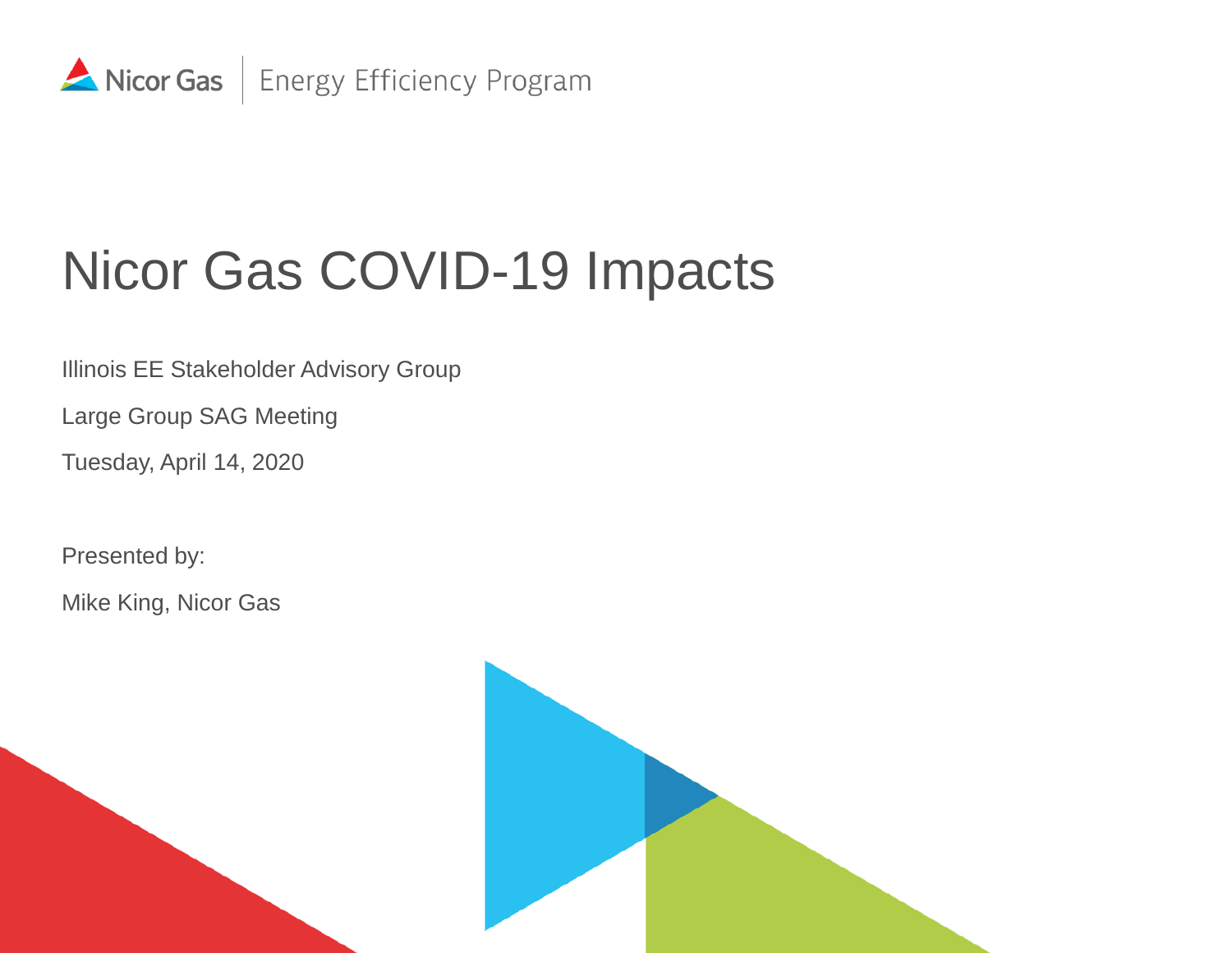### Business/Public Sector programs



| <b>Business Energy</b><br><b>Efficiency Rebates</b><br>(BEER)     | • Delays in projects due to Stay-at-Home Order<br>• Shift in "first half" projects to "second half" of the year                                                                              |
|-------------------------------------------------------------------|----------------------------------------------------------------------------------------------------------------------------------------------------------------------------------------------|
| <b>Small Business (SB)</b>                                        | • Projects may be canceled or pushed to PY2021                                                                                                                                               |
| Custom (including<br>CHP)                                         | • Assessments have been placed on hold<br>• Could be a lack of engineering resources once restrictions are lifted<br>• Delays in assessments could result in projects being pushed to PY2021 |
| <b>Commercial Industrial</b><br><b>New Construction</b><br>(CINC) | • On-site verifications have been placed on hold<br>• Delays in project completions<br>• Projects could be pushed into PY2022                                                                |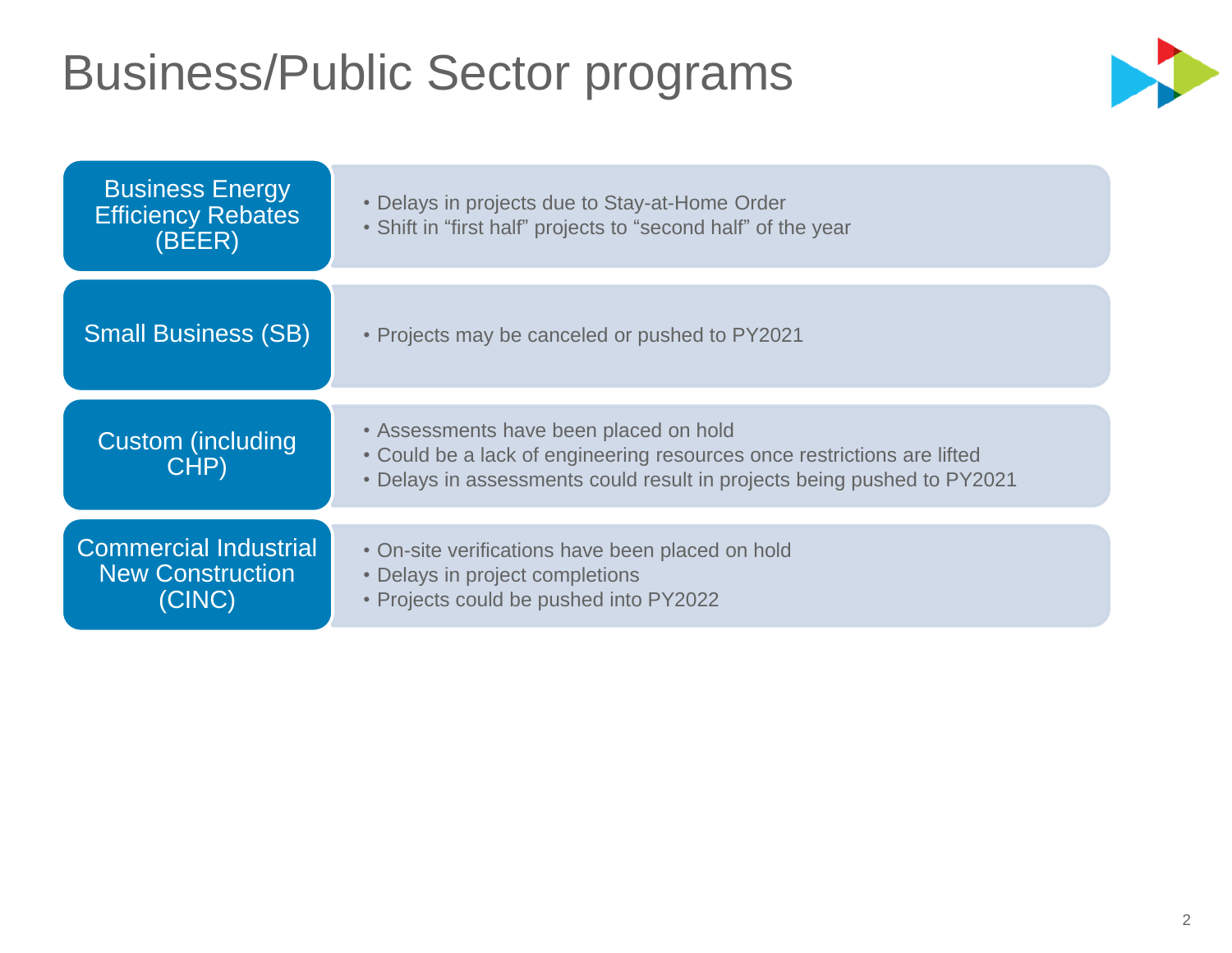### Residential programs



| <b>Home Energy</b><br><b>Efficiency Rebates</b><br>(HEER)         | • Installations are restricted<br>• Production anticipated to be slow                                                   |
|-------------------------------------------------------------------|-------------------------------------------------------------------------------------------------------------------------|
| <b>Elementary Energy</b><br>Education (EEE) $-$<br>"Super Savers" | • Schools are closed<br>• Kits not being delivered to schools<br>• Teachers not available to deliver the instruction    |
| Multi-Family (MF)                                                 | • Direct install<br>• Currently all direct installs are on hold<br>• Prescriptive<br>• Very limited trade ally activity |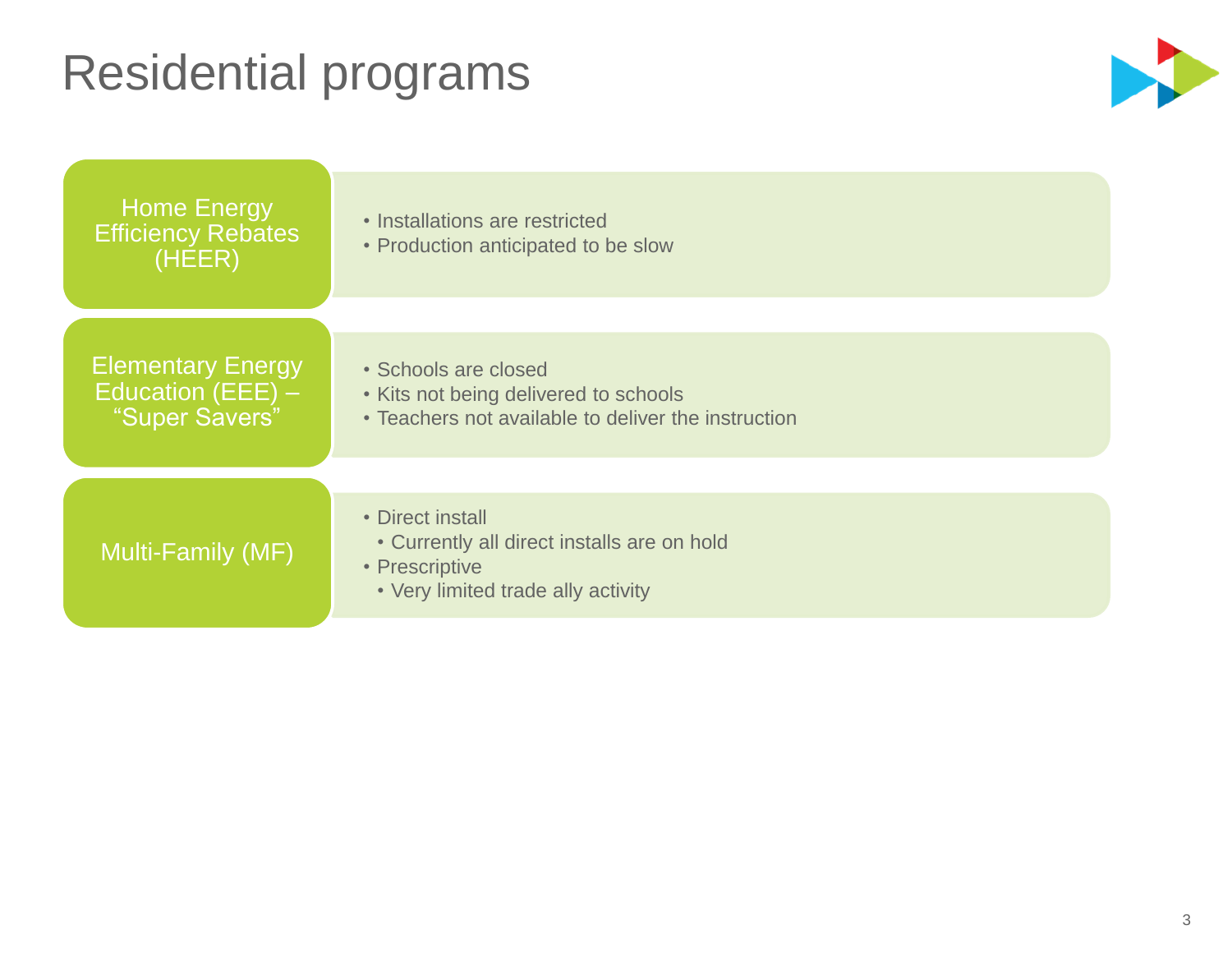### Residential programs



| <b>Energy Saving Kits</b>                  | • Kit requests are reduced                                                 |
|--------------------------------------------|----------------------------------------------------------------------------|
| (ESK)                                      | • Currently no in-person events                                            |
| <b>Home Energy</b><br><b>Reports (HER)</b> | • Customers are more focused on energy usage due to increased time at home |
| <b>Residential New</b>                     | • Decline in new home sales                                                |
| <b>Construction (RNC)</b>                  | • Participation/home completions will decline accordingly                  |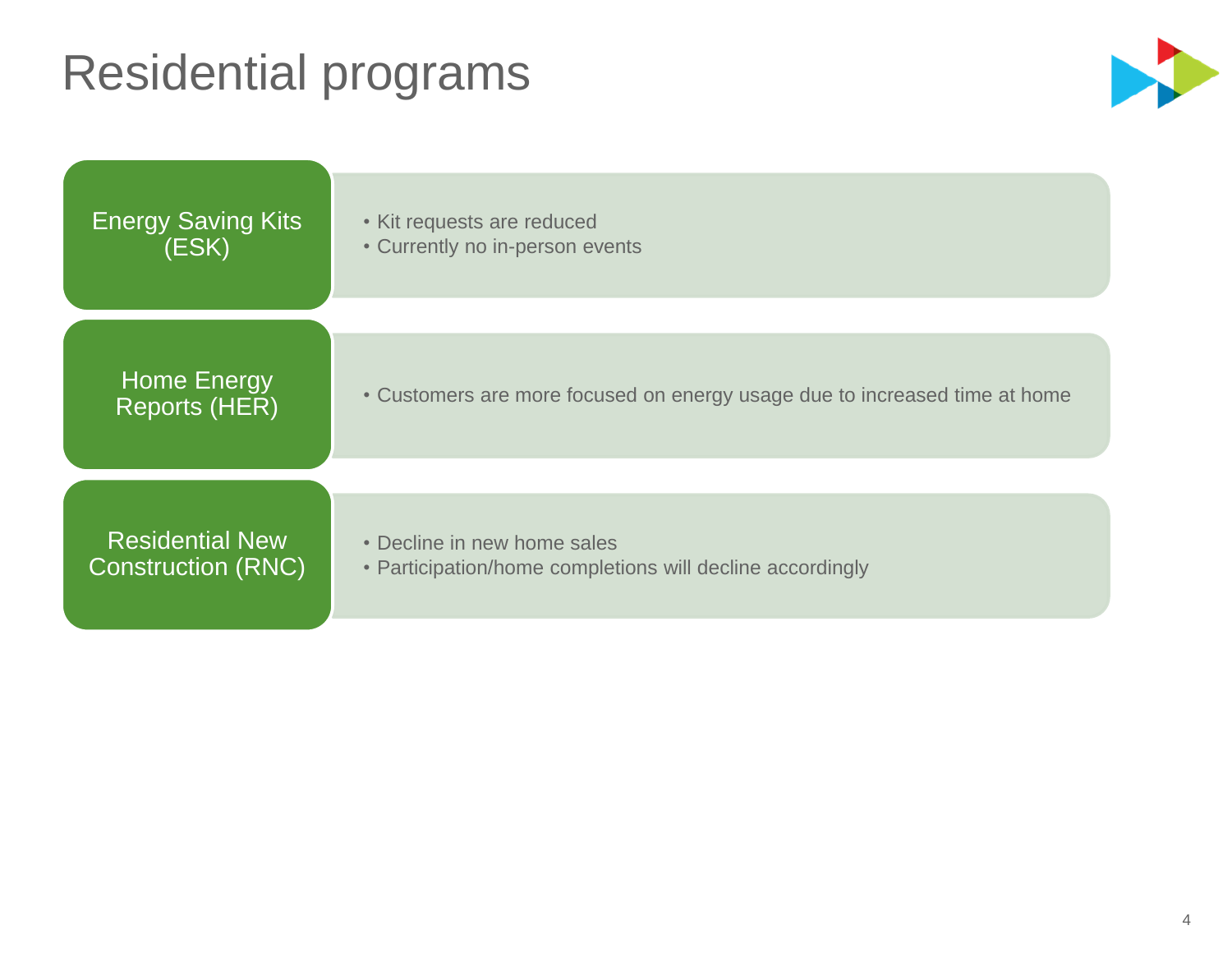### Income-qualified (IQ) programs



| <b>Public Housing</b><br><b>Authority (PHA)</b> | • Scheduled work has been placed on hold                                                                                                 |  |  |
|-------------------------------------------------|------------------------------------------------------------------------------------------------------------------------------------------|--|--|
| <b>Contractor Channel</b>                       | • All assessments and retrofits are on hold                                                                                              |  |  |
| (CC)                                            | • Staffing ramp-up to be affected                                                                                                        |  |  |
| <b>Community Action</b><br>Agency (CAA)         | • All assessments and retrofits are on hold<br>• Staffing ramp-up to be affected<br>• PPE for insulation installers will be hard to find |  |  |
| <b>Affordable Housing</b>                       | • On-site verifications on hold                                                                                                          |  |  |
| <b>New Construction</b>                         | • Delays in project completions                                                                                                          |  |  |
| (AHNC)                                          | • Projects could be pushed into PY2022                                                                                                   |  |  |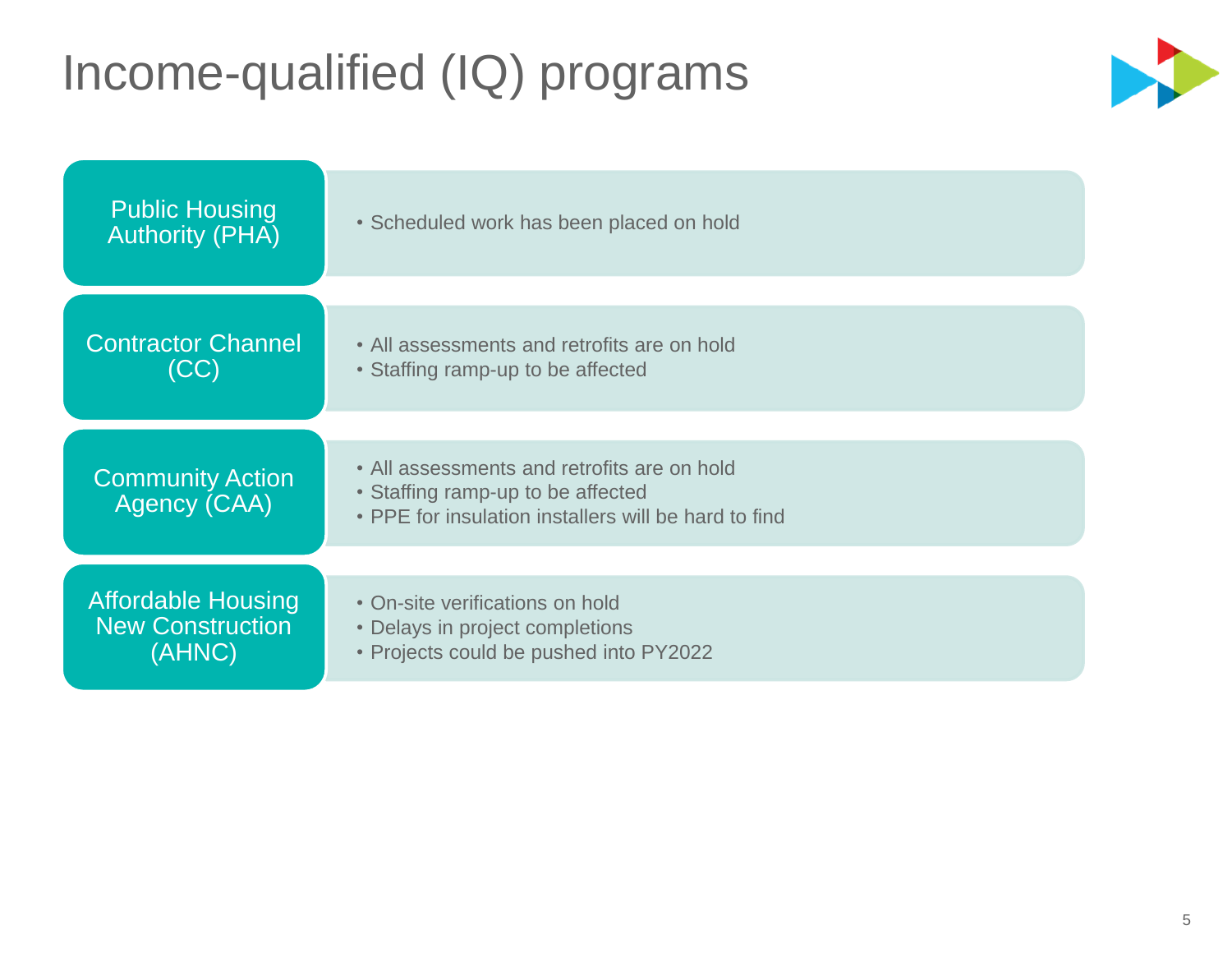## Program impacts



| <b>Actuals – Net therms</b> |         |           |            |  |  |  |
|-----------------------------|---------|-----------|------------|--|--|--|
| <b>Month</b>                | Jan     | Feb       | <b>Mar</b> |  |  |  |
| <b>Original forecast</b>    | 455,600 | 1,213,593 | 1,189,049  |  |  |  |
| <b>Actuals</b>              | 333,299 | 968,237   | 710,443    |  |  |  |
| % to goal                   | 73%     | 80%       | 60%        |  |  |  |

| <b>Forecast – Net therms</b> |           |  |  |  |  |
|------------------------------|-----------|--|--|--|--|
| <b>Month</b>                 | Apr       |  |  |  |  |
| <b>Original forecast</b>     | 1,267,004 |  |  |  |  |
| <b>Dynamic forecast</b>      | 879,855   |  |  |  |  |
| % Difference                 | $-31%$    |  |  |  |  |